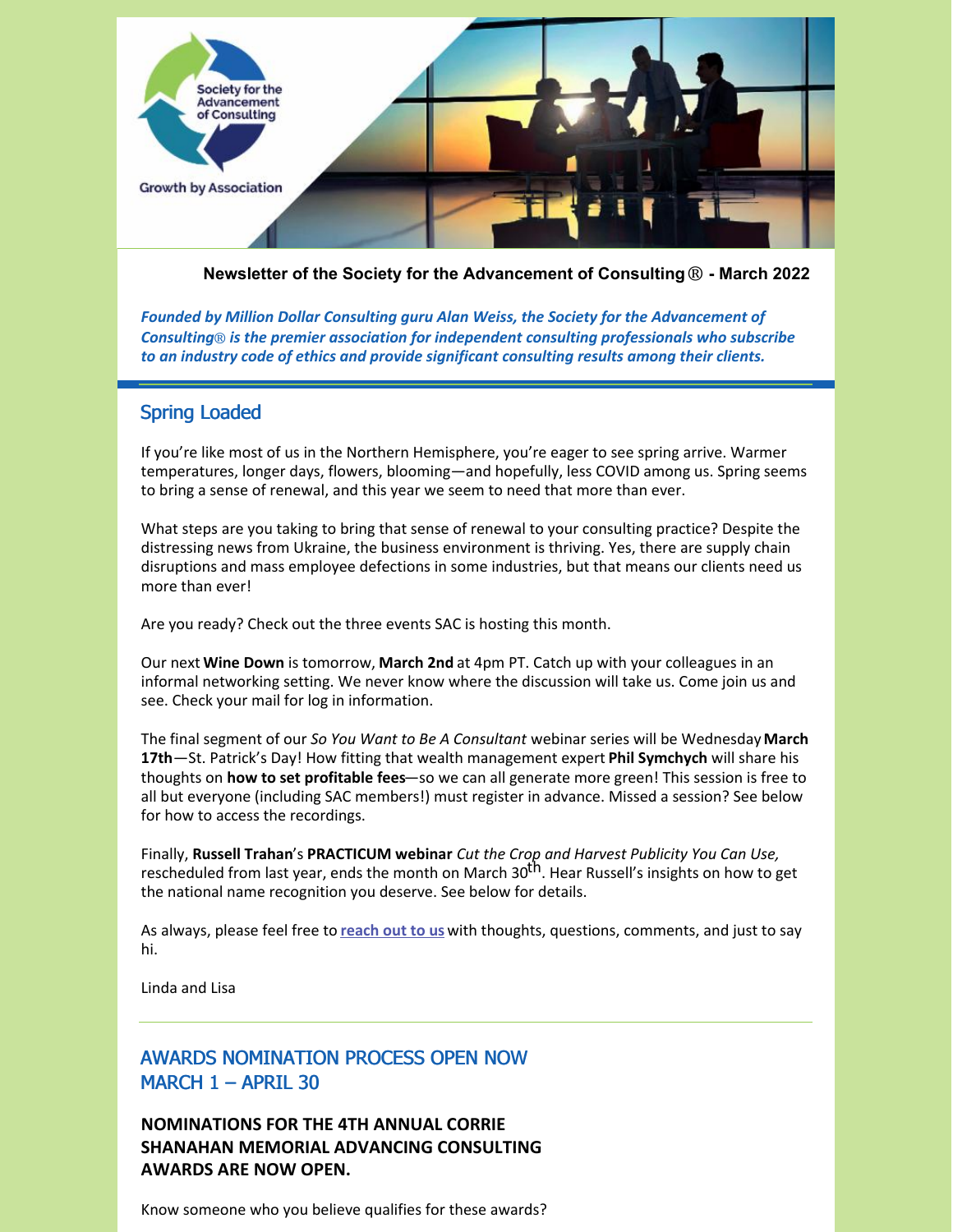Interested in nominating yourself? Complete the nomination forms available **[here](https://consultingsociety.com/programs-events/advancing-consulting-award/)**. More information about the award process, as well as interviews with previous award winners, is already available on our website.

Hear what one of last year's winners has to say:





# 2022 ANNUAL MEETING: YOUR INPUT NEEDED

For the last two years, our annual meeting has been held virtually. This year, we are hoping to be able to hold the meeting live in New York City on October 11th and 12th, with



livestreaming for those who aren't able to physically make it to the event.

**But we need your help.**We know it's early and things may change, but it would be helpful to know if conditions remain as they are today, whether or not you are likely to attend the annual meeting live on those days in New York or via livestream.

Answer our **quick [survey](https://www.surveymonkey.com/r/DG2BRGJ) here** and you'll be entered in a contest to win a free admission to this year's meeting (your choice—live or livestream). But hurry! To be eligible to win, **we must have your response by March 9th.**

# NEW WEBINAR SERIES: So You Want to Be a Consultant - Everything you wanted to know but weren't sure who to ask.

One reason why there are so many jobs open at senior levels in corporations is because seasoned professionals have decided they've had enough of the corporate world. These folks may be "retiring," but that doesn't mean they're going out to pasture. Expect to see many of these people decide to try to build a consulting practice.

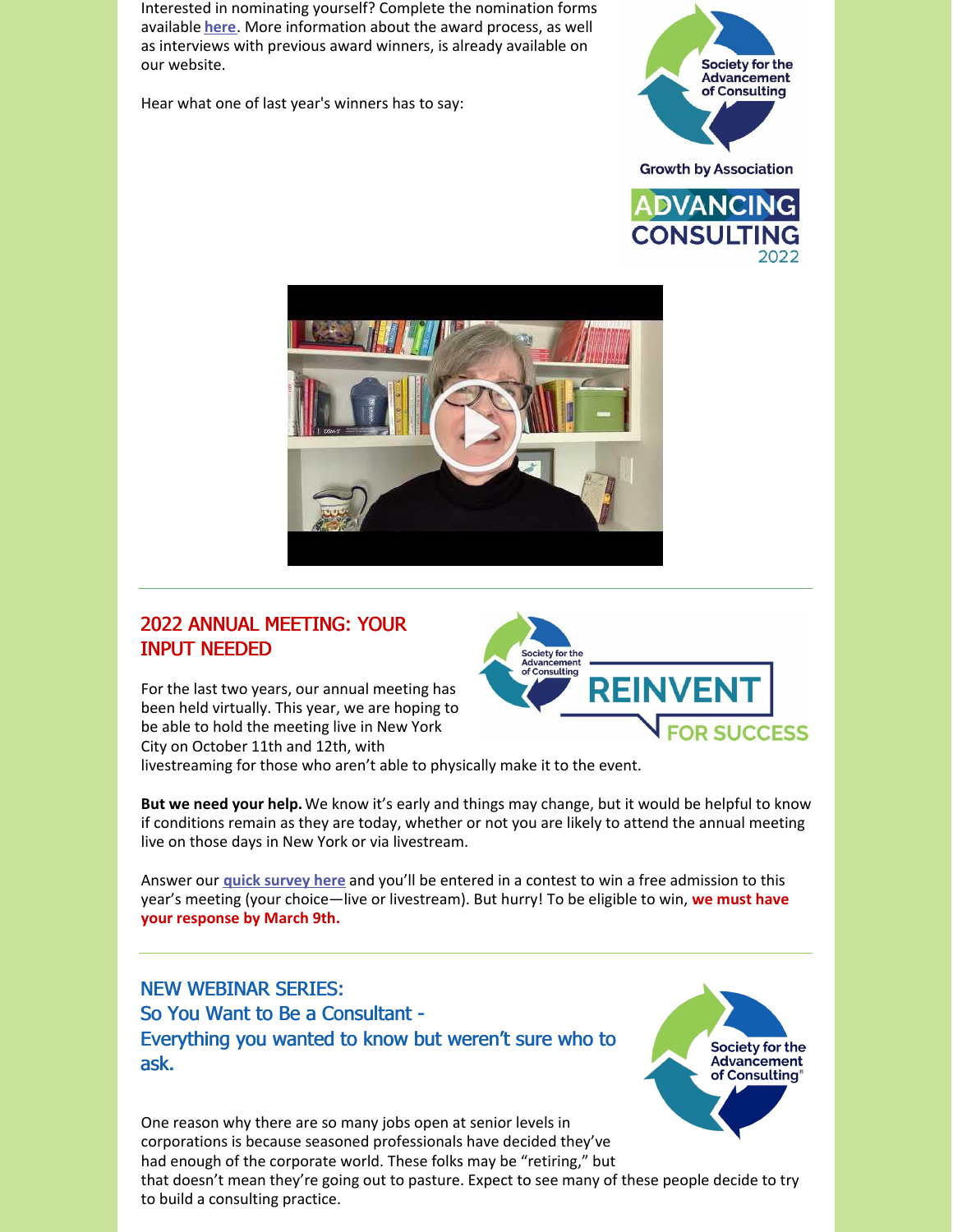What makes the difference in who will be successful? Knowing how to network, to differentiate yourself with marketing, and how to set profitable fees. We'll cover each of these topics and more in our new webinar series.

### **Final session! Register now!**

**March 17: Setting Profitable Fees**—Phil Symchych, President of SME Business Wealth Corporation

This session is open to all at no charge. However, everyone (including SAC members) must register in advance to get the Zoom access codes.

Missed a session? Catch the replays **[here](http://consultingsociety.com/reinvent-for-success-webinars/)**.

## IMPORTANT: MEMBERSHIP RENEWAL INFORMATION...

#### **To renew (and to update your credit card):**

- **[Log](https://consultingsociety.com/) in** (If you have any issues, just reset your password. It will reset easily since it is tied to your email.)
- Go to My account (in the top menu)
- Go to My Payment Methods and add/ update your credit card information.
- Go to My Subscription
- Click on renew now

## **More [information.](https://consultingsociety.com/membership/membership-types)**

# PRACTICUM Webinar: Cut the Crop and Harvest Publicity You Can Use - Russell Trahan - March 30th

In this presentation you will learn how to:

- Fertilize your target market to grow them and develop new ones
- Sow the right seeds in the right fields to build media relationships
- Not just sit on the silo and sigh, but bust out and build a barn of national name recognition

### **About the Speaker:**

Russell Trahan, author of **Sell Yourself [Without](https://www.amazon.com/Sell-Yourself-Without-Saying-Word/dp/194187097X/ref=sr_1_1?s=books&ie=UTF8&qid=1498653534&sr=1-1&keywords=sell+yourself+without+saying+a+word) Saying a Word**, has

more than 25 years in the public relations field. He started his career working with Chamber of Commerce and Downtown Business Associations coordinating their marketing, public relations, and event management. Gathering experience at a top 10 market radio station, Russell then returned to the non-profit sector. After a tenure with the Walt Disney Company, he joined **[PR/PR](https://prpr.net/)**. Russell was educated at a liberal-arts college in Southern Oregon and attended the Institute for Organizational Management at Stanford University.

One-hour webinar; FREE for SAC members. **More info and to [register.](https://consultingsociety.com/programs-events/practicum-webinars/#trahan-0322)**

Have a topic or speaker you'd like to see in the future? **Let us [know](mailto:info@consultingsociety.com)** and we'll try to make this happen.

# SAC IN PICTURES

Have photos of a SAC event? **Send [them](mailto:info@consultingsociety.com)** to us and we'll share them with the community!

# SAC Supply Chain SIG - February 16th

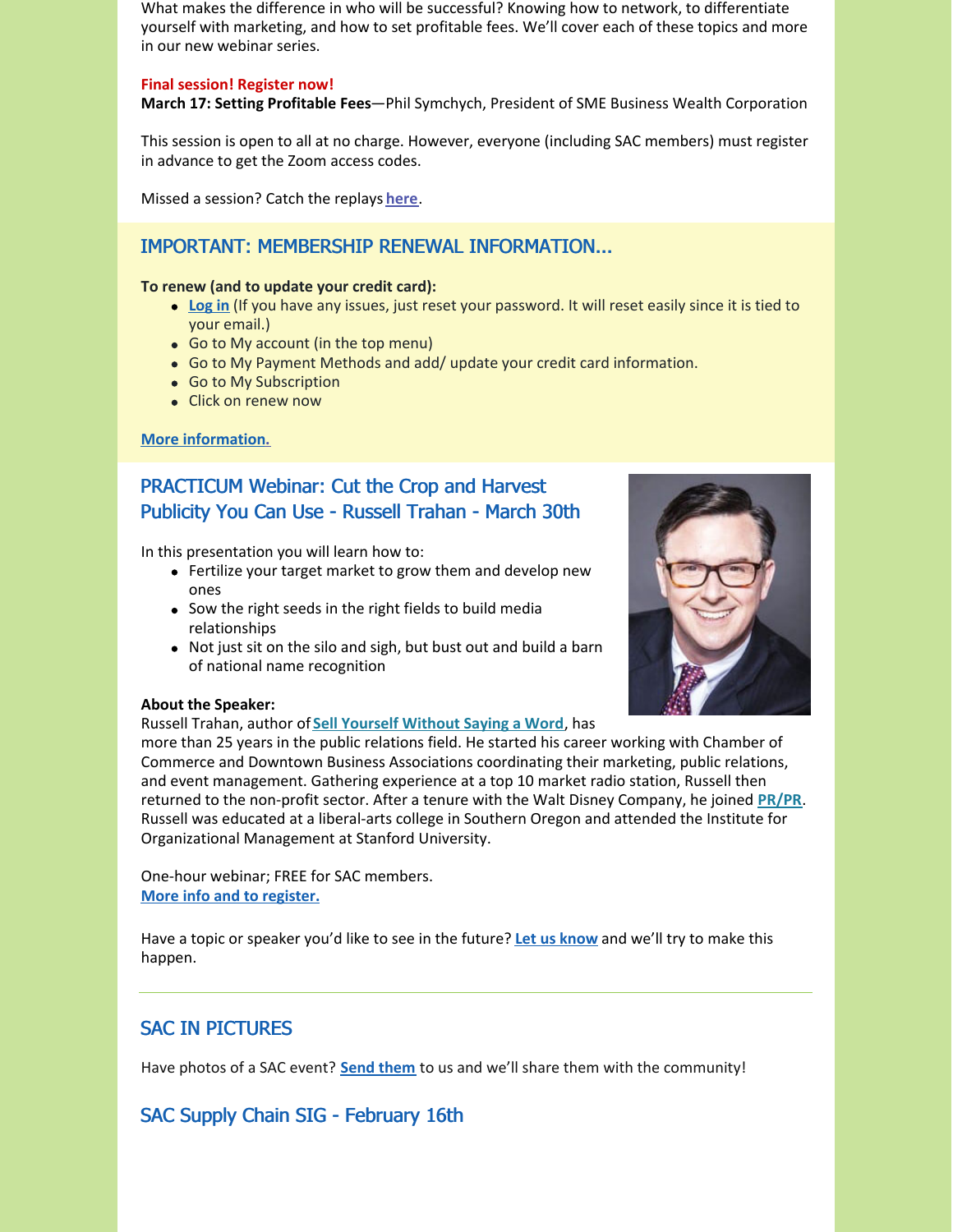

# SAC Non-Profit SIG - February 3rd



SAC Supply Chain SIG Panel (Europe/NA) - February 22nd



SAC Supply Chain SIG Panel (Pac Rim/NA) - February 23rd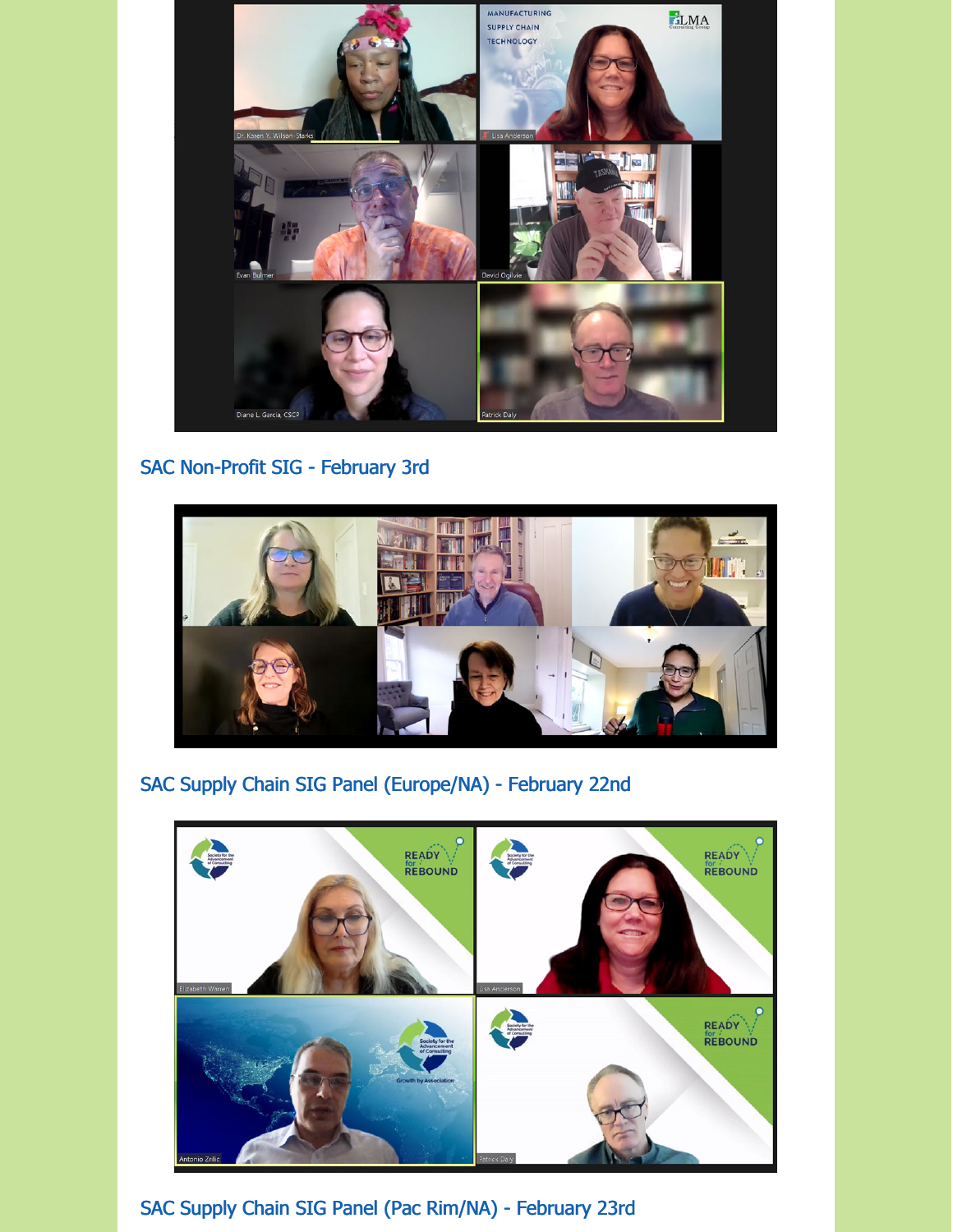

# Meet Our Members: Lisa A. Bing

*This month we're profiling Lisa Bing.* **[Contact](https://consultingsociety.com/user/lisabing/) Lisa.**

**Lisa A. Bing** is a seasoned consultant who is known for producing immediate productivity gains and providing strategic insight. As a professional executive coach and skilled corporate team builder, Lisa works with corporate and non-profit executives who want to extend their influence, develop collaborative environments, and implement profitable leadership strategies.



As the head of Bing Consulting Group, Inc., the Brooklyn-born entrepreneur has over 20 years experience and has attracted clients that include Verizon, Deutsche Bank, The Federal

Reserve, Proctor & Gamble, American Cancer Society, The Brooklyn Public Library, HSBC, Health Plus and Preferred Health Partners.

### **What is the one thing that most differentiates you from others in your field?**

I have a unique combination of business savvy and training in adult learning principles. Clients say they find this very valuable. Not only do I help them see new options for solving problems and identifying new opportunities, but I also provide practical, concrete steps for improving and elevating their businesses and nonprofits.

## **What is something you've learned about business that you would have liked your younger self to know?**

It would've been extraordinarily helpful to realize that my super power lies in my unique perspectives. I would not have become as discouraged when I was rejected by those committed to conventional ideas and approaches. Now, I'm comfortable knowing that I'm best suited to work with forward looking, self-confident, risk-embracing executives and leaders.

### **What do you find most valuable about SAC?**

I appreciate that SAC is a supportive group of international colleagues representing a variety of expertise, industry knowledge and backgrounds. I also value the generosity of the SAC community —the willingness to share individual gifts with others, whether a webinar or one-on-one—is special. It's not hyperbole for me to say that I've made friends through my involvement with SAC.

## -------------------------------------------------------------

#### **NEW! All Featured Member profiles are now available on our website.Check them out!**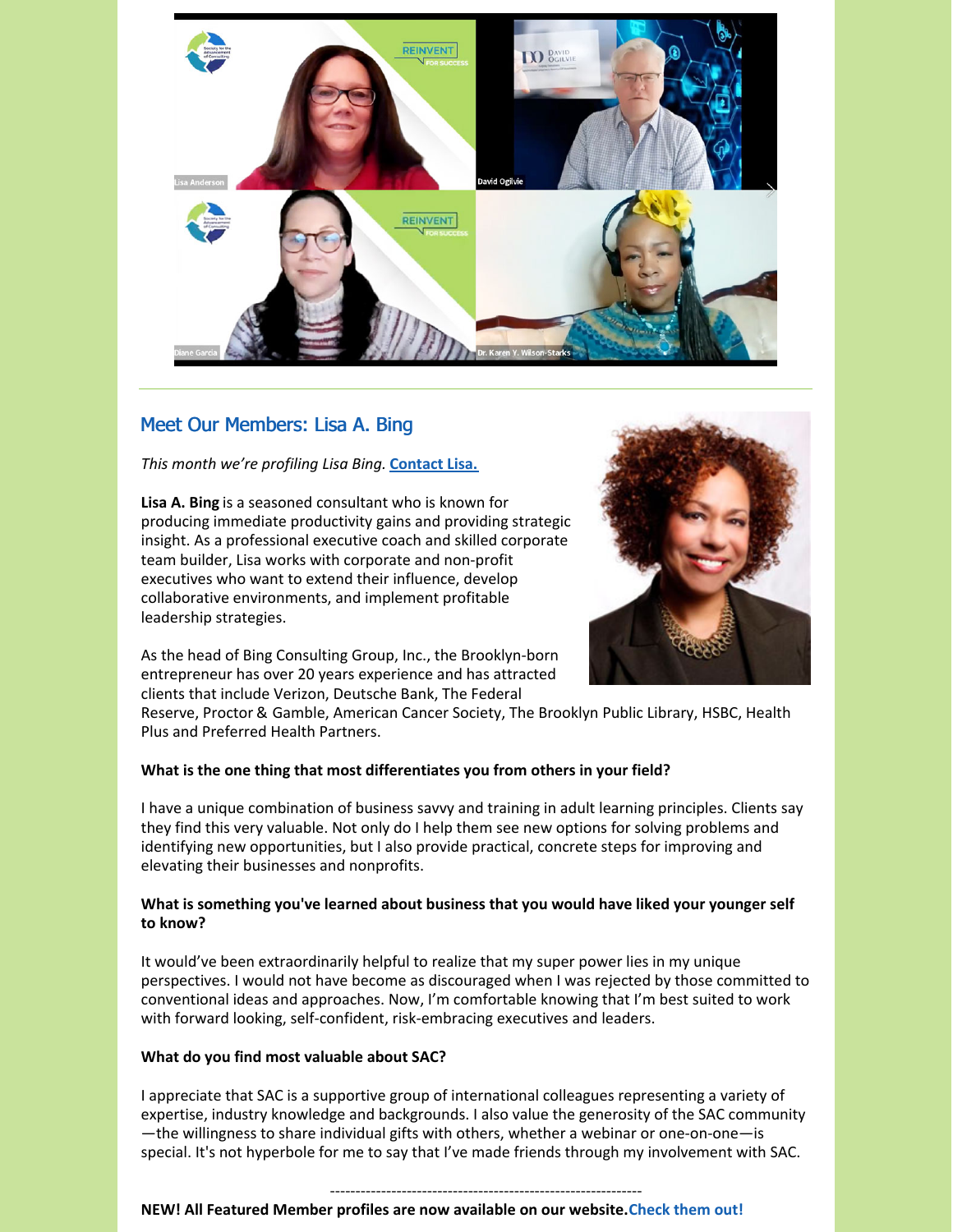#### *Want to Be Featured?*

*Complete your profile on the SAC website! Set up your profile now! If you don't remember your password, go to the Member Login and ask for a password reset. Any questions? [Contact](mailto:info@consultingsociety.com) us.*

## March 16th Deadline for Next SAC News Release

#### **Topic ideas for upcoming releases?Let us [know](mailto:info@consultingsociety.com)**.

Have you been quoted in a recent SAC press release? Why not? Here's the information for our next release. Join us!

## **Topic***: What steps can businesses take to better manage their workforce in the time of the Great Resignation?*

Use this **[link](https://consultingsociety.com/press-release-contribution/)** to submit your input of less than 150 words formatted into 2-3 paragraphs in the same format as the prior releases **no later than March 16th**. Please remember to check your grammar and provide your name with attribution!

Note that the word count **includes** your personal information. In order to keep the releases concise and readable, we are unable to accept contributions that are longer than the guidelines.

## SAC Spotlight

Welcome to the SAC Spotlight. Each month we'll highlight the big wins of our members: new books published, awards won, etc. These events will also be promoted on our LinkedIn and Facebook pages and in social media.



Here's our list of member accomplishments for this month:

**Steve Markman**, Founder & President of Markman Speaker Management, LLC, was recently quoted in a Forbes article, **3 Keys To Hiring An Effective Corporate Keynote Speaker [\(forbes.com\)](https://www.forbes.com/sites/rachelmontanez/2022/02/10/3-keys-to-hiring-an-effective-corporate-keynote-speaker/?sh=59ddd0a077cd)**

**Patton McDowell** recently published **Your Path to Nonprofit Leadership: Seven Keys to Advancing Your Career in the [Philanthropic](https://www.pattonmcdowell.com/book/) Sector**

**Rebecca Morgan**, President of **Fulcrum [ConsultingWorks](https://www.fulcrumcwi.com/)** in Cleveland Ohio, is the featured speaker for **The Center For Free [Enterprise](https://www.centerforfreeenterprise.com/events) on Friday March 18, 2022**. She will be discussing her latest book, *Manufacturing Mastery: The Path to Building Successful and Enduring Manufacturing Businesses*.

**Pam Harper**, founding partner & CEO of Business Advancement Inc., recently spoke at TEDx LakeShoreDriveWomen (Chicago) on the topic: "**Change the Game to Lead for [Tomorrow](https://www.youtube.com/watch?v=Ed7SS2Rz-OM)**." Pam's TEDx talk leverages insights from a variety of sources, including her corporate career with companies experiencing extraordinary growth and change; 20+ years as an independent consultant and advisor to visionary CEOs, C-Suite executives and Corporate Directors; her book **[Preventing](https://www.amazon.com/Preventing-Strategic-Gridlock-Organizational-Performance/dp/0971573948) Strategic Gridlock®**, her podcast **Growth [Igniters®](http://www.growthignitersradio.com/) Radio** (now in its 8th year), and her keynote **How Growth Igniters® Lead for [Tomorrow](https://pamharperspeaks.com/) Starting Today**.

Pam's TEDx event was led, curated, and organized by**Amy Segami**, President and Managing Principal of **Segami Studios and [Consulting](http:)**. Amy is an engineer turned award-winning artist, speaker and entrepreneur. Amy is also one of the first winners of the SAC Corrie Shanahan Memorial Advancing Consulting Award.

**Dan Janal**served as book coach and developmental editor for two books that have just been published:

*Inspire Your People: An [Empowering](https://amzn.to/34YzX7W) Guide on Leadership from the Heart*by Dr. Fouad Alame *The Big Man Bible: Live Life Large & In [Charge](https://amzn.to/3v8u1Uw)* by Ryan Carrillo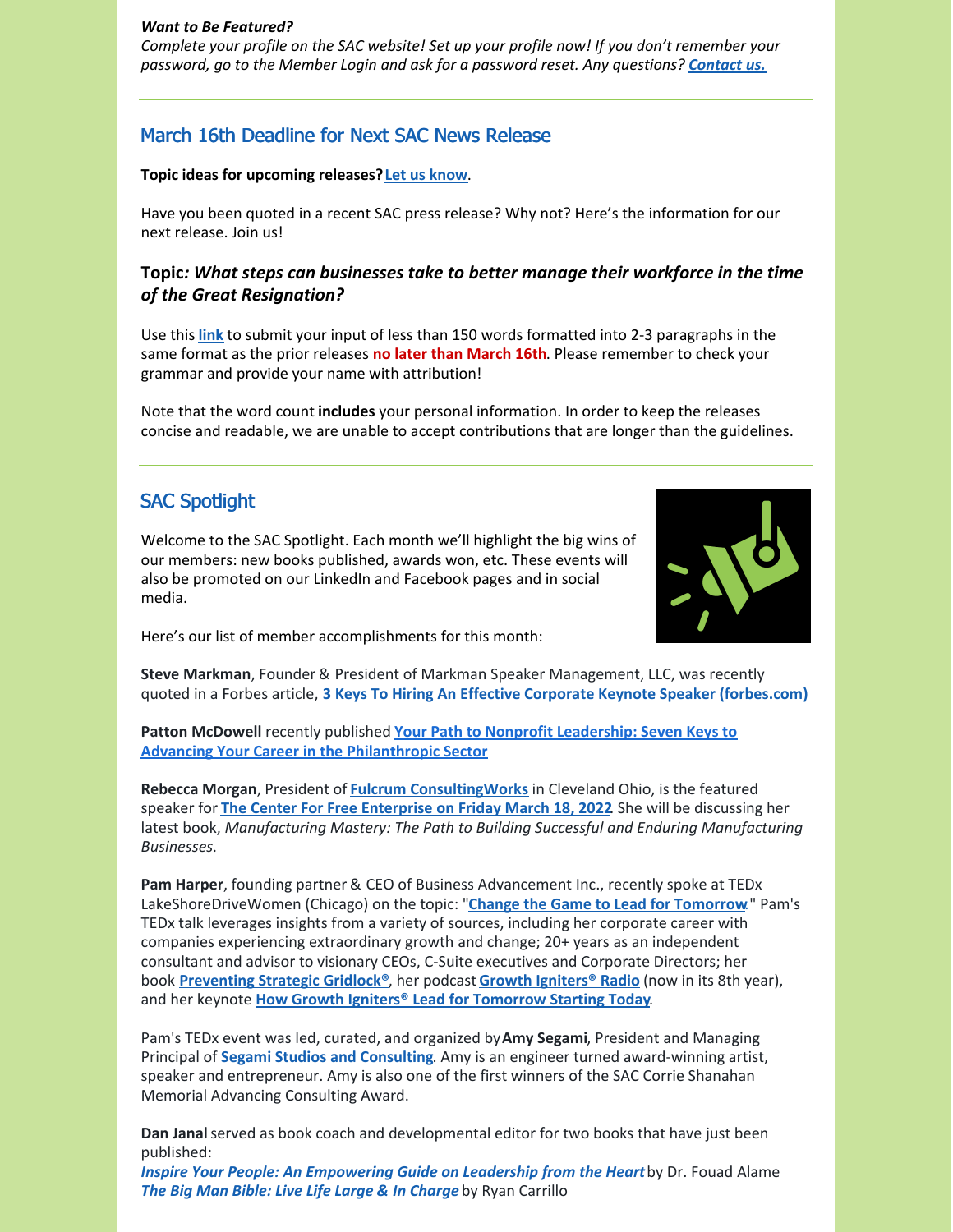Have something we should be highlighting? Fill in our **SAC Spotlight [Contribution](https://consultingsociety.com/sac-spotlight/) Form**.

# New Member Benefit: Podcast Central

Are you the host of a podcast? See our **[growing](https://consultingsociety.com/resources/podcast-central/) list**.

Want to be included on the Podcast Central page? Fill in our **SAC [Podcast](https://consultingsociety.com/podcast-central-contribution-form/) For[m.](https://consultingsociety.com/podcast-central-contribution-form/)**

## Weiss Advice:

## TARGETING VISION.

*Raison D'être***:** Why are you here? What is your business or personal mission in life?

*Environment***:** What is your environment and potential scope of activities? Is it local, regional, national, international, cosmic? Do you anticipate placid or turbulent times? What is the *zeitgeist*?



*Social Citizenship***:** What role will you play in the polity, as a corporate citizen, as a contributor to the well-being of others? Will you distribute wealth besides merely generating it? How will your environment become a better place with your help?

*Pragmatism***:** While stretching and dreaming, what is are realistic aspirations? We can't flap our wings and fly, but we can create innovation, new ways of doing business, and uniquely different relationships.

*Legacy***:** How do we want to be seen and regarded? Every day, what is our actual contribution and what do we envision that it will be as it evolves?

*Vision***:** A mental image of the sum and synergy total of the prior factors, instantiated so that everyone involved can commit to the benefits and accept responsibility for the journey.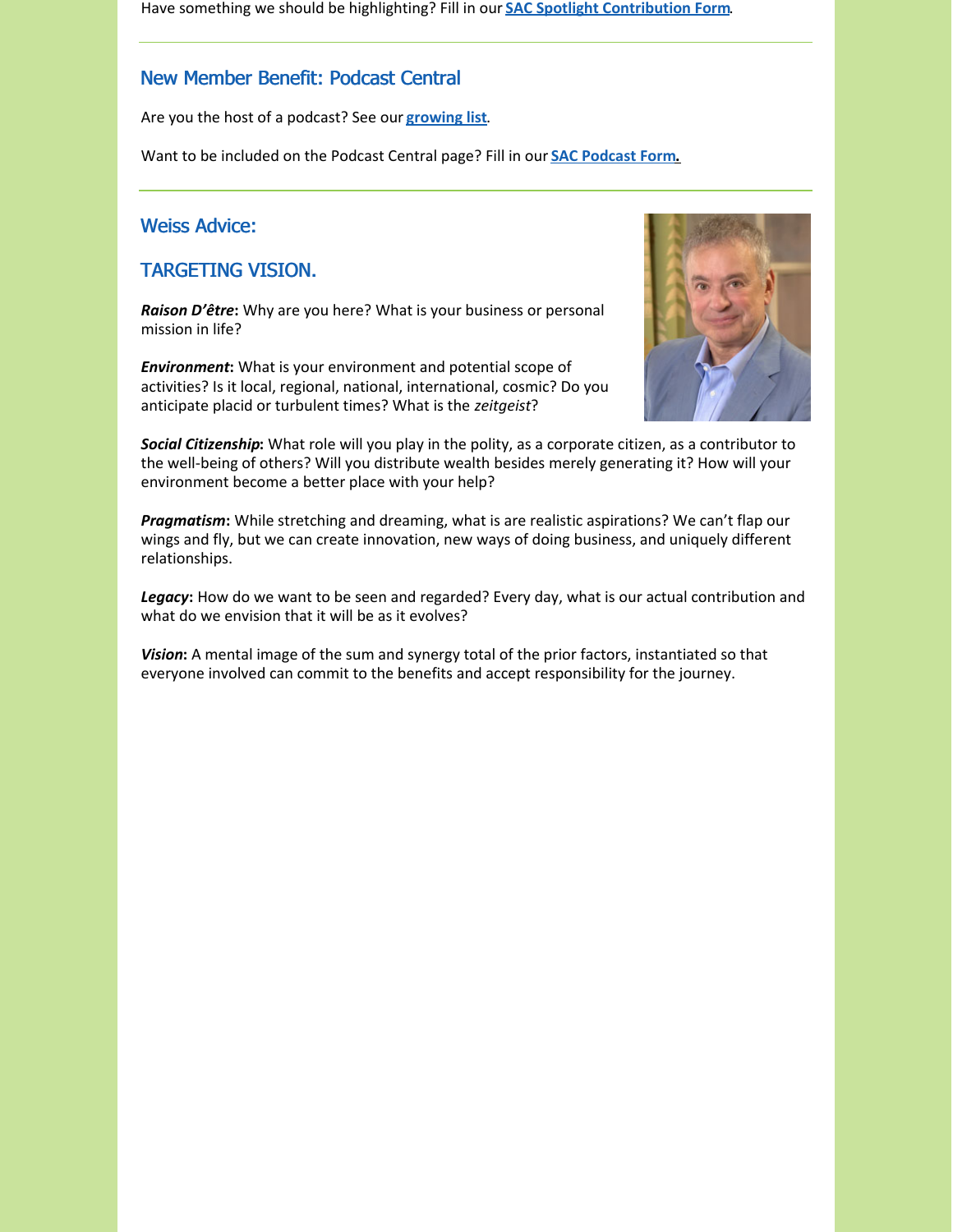

#### © Alan Weiss 2022

------------

*Join me in Dallas for a full day of Role [Playing](https://alanweiss.com/growth-experiences/role-play-workshop/) your most important interactions.*

*Stay in touch with Alan Weiss's events [here](https://www.alanweiss.com/growth-experiences/).*

## Follow Us On Twitter - We're Following You!

Our twitter handle is @consultingassn. Our goal is to follow all of our active members and to retweet your posts when appropriate. If we're not yet following you, it's because we don't have your Twitter handle. Send us a DM and we'll add you to our list. **[Follow](https://twitter.com/ConsultingAssn) us**.

## Upcoming SAC Events

**March 2 SAC Wine Down/Wake Up Meetup** 4pm PT.

**March 11 SPC Virtual Networking** (Society of Professional Consultants) SAC members encouraged to attend. No charge. 4:30pm PT / 1:30pm ET **[Register](https://spconsultants.org/event-4688527) here**.

#### **March 16**

**SPC Virtual Workshop:** Standing Out Above the Noise: Building a Consulting Practice that Gets Attention in the Post-Pandemic World with Linda Popky. SAC members encouraged to attend. No charge. 6pm PT / 3pm ET **[Register](https://spconsultants.org/event-4710703) here**.

**March 17 Phil Symchych: Setting Profitable Fees**